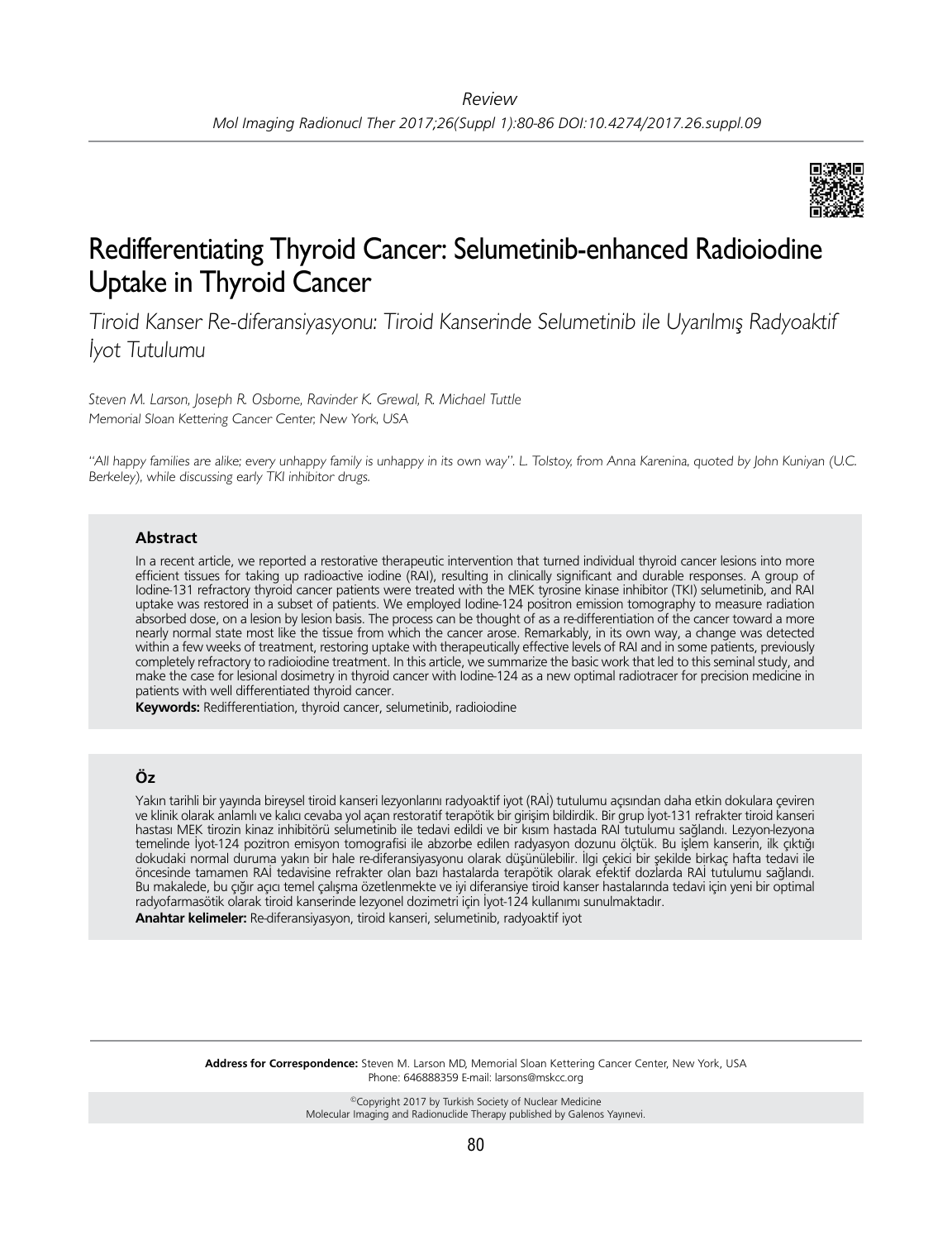#### **Introduction**

If we think of a tissue with cancer as an unhappy family of interacting cells (in contrast to the "happy" well differentiated normal tissue), we begin to understand that the sad fact of malignant change can truly occur in many ways. Often, the culprits are diverse changes in the genetic code, which are now understood to be the basis for a significant number of common cancers in man. These cancer-causing genes, "oncogenes," may transform cells from normal to malignant by simple alterations in base sequences that are, in turn, transformed into alterations in the protein product of the oncogene. When a mutation is the cause of the malignant transformation, this genetic change is called a "driver oncogene." The tissue affected is said to be "oncogene-addicted" and is found when growth and even viability are dependent on the presence and continuous activity of the oncoprotein product of the specific mutation. Specific oncogenes have been identified in lung cancer, breast cancer, lymphomas, leukemias, and pediatric cancers. With regard to thyroid cancer, knowledge about the genetic lesions associated with papillary thyroid cancer has increased enormously, in the last few years. More than 95% of the driver oncogene mutations are known, and 75% of these mutations occur in the mitogenactivated protein (MAP) kinase signal transduction pathway (Figure 1).

## **Integrated Genomic Characterization of Papillary Thyroid Carcinoma**

Effector molecules such as MEK, which in turn signal ERK, indirectly promote cellular proliferation and growth and accompany the de-differentiation of the thyroid cell, driving it to take on the properties of neoplasia. For thyroid cancer, this means a down regulation of key mature tissue functions such as iodine uptake and the formation of thyroid hormone, as the tumor cell "goes primitive" and develops a new phenotype of sustained growth and metastasis.

## **Pre-clinical Observations Setting the Stage for Reinduction Therapy**

The genetic mutation in the *BRAF* gene encodes the serine/ threonine signal transduction molecule *BRAF* (v-raf murine sarcoma viral oncogene homolog B1), resulting in amino acid transformation at the 600 locus in the *BRAF* protein. This transformation occurs as the "driver mutation" in about 40% of thyroid cancers, and about 70% of melanomas. *BRAF* is actually an enzyme member of a signal transduction pathway, and it is this enzymatic function that transmits a message by activating through phosphorylation, the next protein in sequence, MEK [Text Box 1] (Figure 2).



Figure 1. Mitogen-activated protein kinase signaling in papillary thyroid carcinoma is depicted along with statistical information regarding mutations and specifications at distinct points on the pathway. (Courtesy of James A. Fagin and Alan L. Ho, Memorial Sloan Kettering Cancer Center.)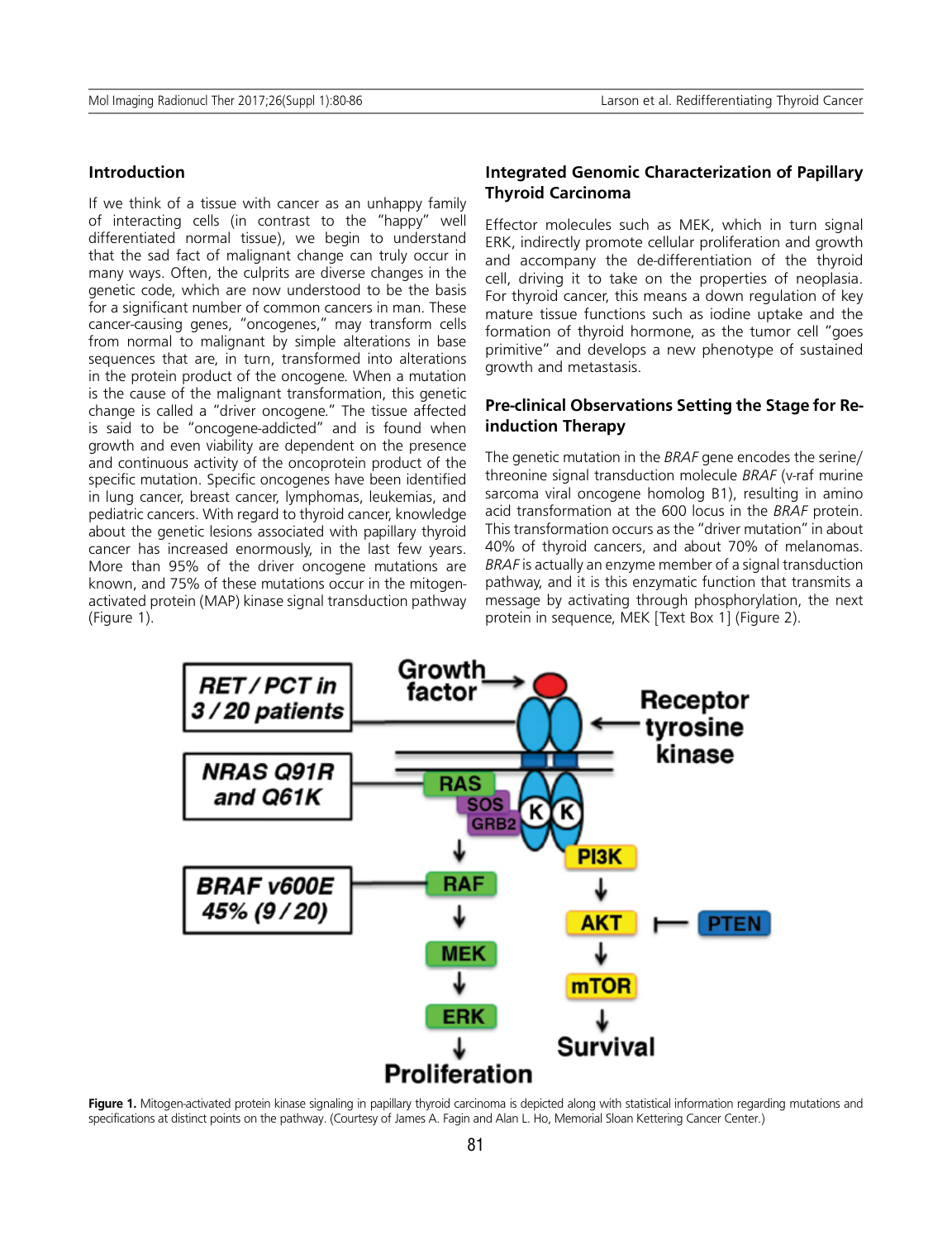My colleagues at Memorial Sloan Kettering Cancer Center developed a mouse model for thyroid cancer in order to study the effect of the BRAF driver oncogene on a molecular basis and its role in creating the tumor phenotype. The mouse model was transgenic, in which thyroid follicular cells were induced to carry a BRAF (V600E) mutation that could be activated by treatment with doxycycline. Under treatment of these special mice with doxycycline, the thyroid of the mice transformed to take on the characteristics of a poorly differentiated thyroid cancer, for example, losing the ability to take up radioactive iodine. In their seminal paper, the authors noted the following: "Strikingly, treatment with the MAPK pathway inhibitors rendered the tumor cells susceptible to a therapeutic dose of radioactive iodine. Our data show that thyroid tumors carrying *BRAFV600E* mutations are exquisitely dependent on the oncoprotein for viability and that genetic or pharmacological inhibition of its expression or activity is associated with tumor regression and restoration of radioactive iodine uptake in vivo in mice. These findings have potentially significant clinical ramifications" (Figure 2) (2).

Inhibitor drugs that block the activity of this "driver oncogene," particularly in melanoma, have been developed and widely used, greatly benefiting select cases of advanced melanoma (3). This class of medications, called tyrosine kinase inhibitor drugs, or TKIs, act by blocking the enzymatic activity of a signal transduction protein. Examples include vemurafinib to block *B-RAF* directly and selumetinib as a blocker of the downstream MEK activity. Using this logic, the team of Chakravarty et al. (2) demonstrated proof of principle that inhibition of the MAPK pathway in the transgenic model of mutant *BRAF*induced thyroid cancer partially restored radioactive iodine (RAI) uptake mechanisms within the cancer cell, sufficient to both increase RAI uptake and prolong retention in the cell. The effects were sufficient to achieve a major treatment effect on mouse thyroid cancer. This finding led to the extension of this approach to man, described in more detail below.

One feature of the preclinical paper described above was the rapid effect of the mutant *BRAF* gene induction on transformation of the thyroid cell into a de-differentiated state. Similarly, pharmacologic effects were also diffused and nonfocal when restoring features of the differentiated state. This



Figure 2. Transgenic mouse model demonstrating the effect of doxycline induction of mutant B-Raft in thyroid cells. Note that within a week of induction of the driver oncogene, the cadre of proteins responsible for uptake of radioiodine are rapidly down regulated, as the effect of the driver oncogene takes hold. If the doxycline is stopped, this effect can be ameliorated, and it is the sodium iodine symporter protein, of Na+/I- symporter, that responds most quickly (from reference 1).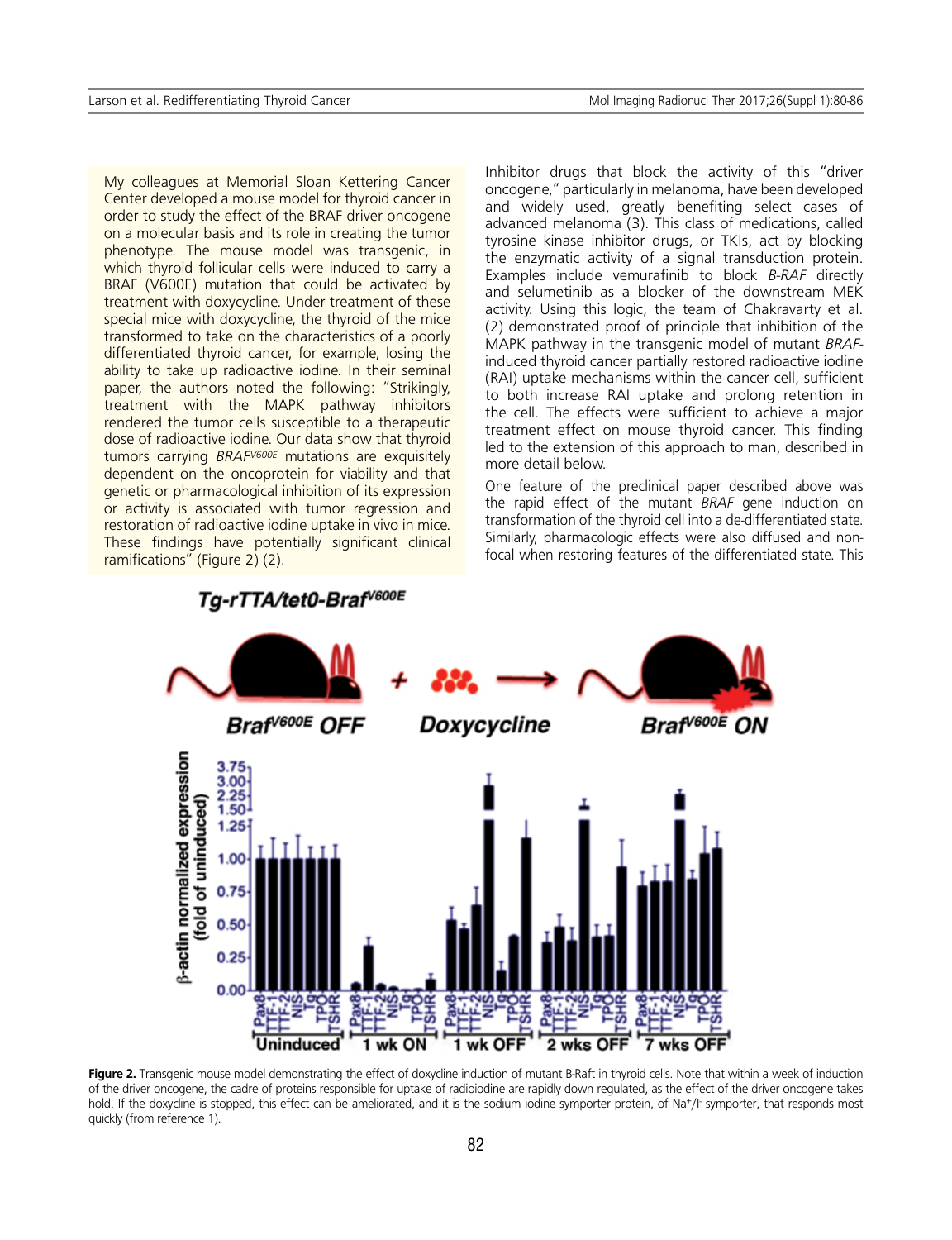is consistent with direct cellular effect, which is not related to clonal selection of sensitive cells, because the maturation occurs too fast and indeed throughout the tumor mass.

There is an increasing awareness that cancers growing in the human body are capable of continuously transforming themselves, often under the pressure of specific treatments, in both fundamental and meaningful ways. This biologic transformation is especially common for patients undergoing treatment with targeted kinase inhibitor drugs (TKIs), whereby during treatment, further evolution of genetic changes may result in resistance to specific antitumor drugs. For example, one of the earliest targeted therapies, imatinib (trade name: Gleevec), was found to be highly effective against chronic forms of myeloid leukemia, due to specific effectiveness through binding to BCR-ABL kinase. The mode of action of imatinib was based on blocking the enzymatic kinase action of this protein. However, resistance developed in many patients through changes in the genetic makeup of the genes encoding BCR-ABL, resulting in alterations at multiple points in the protein, which in turn nullified the binding action of imatinib. The same process could take place during inhibition of mutant *BRAF* in thyroid cancer, by drug treatment, and the patient may ultimately escape the effects of therapy.

#### **Iodine-124 at Memorial Sloan Kettering Cancer Center**

At MSKCC, we developed positron emission tomography (PET) imaging, as a quantitative molecular imaging tool in the study of thyroid cancer, and one of our earliest efforts was methodology for iodine-124 (124I) production, supported by the Department of Energy (DOE) (Figure 3)  $(4)$ . We used  $124$  as a tool for characterization of targeting and dosimetry of radioantibodies, such as 3F8, an anti-GD2 antibody (5), and A33, an anti-A33 antibody (colon cancer) (6). We and others have also found this radionuclide of special benefit in defining the lesional dosimetry of iodine-131 (1311) therapy in man  $(7,8)$ . Although 1311 can also be imaged with cross-sectional imaging, using singlephoton emission computed tomography in the post-therapy setting (9) indicates there is little doubt that <sup>124</sup>I and PET imaging can detect more lesions and also quantitate more readily, especially lesions in the 1-2 cm. in diameter range, a size commonly seen in pulmonary metastases. An example of 124I imaging in man is shown in Figure 3, which shows a reprojection image in a patient with documented thyroid cancer metastatic to the lung, neck nodes as well as to bone.

## **Re-induction of Therapeutic Levels of Radioiodine Uptake in Metastatic Thyroid Cancer in Man**

In a 20-patient clinical pilot trial, we effectively used quantitative 124Iodine-NaI PET imaging to estimate individual lesion dosimetry before and after a four-week course of the serine-threonine kinase MEK inhibitor selumetinib (AZD6244) to identify patients who would benefit from additional RAI therapy and to individualize therapeutic dosing recommendations. We demonstrated that selumetinib re-induced iodine uptake in a significant



Figure 3. A) Reprojection positron emission tomography imaging in a patient with well differentiated thyroid cancer, metastatic to the lungs, regional neck nodes and also suspected metastases in the scapula and T-12 vertebrae. At the time of imaging, thyroglobulin levels >11,000 ng/mL; estimated dose from 250 mCi of 131I estimated at >50,000 cGy; follow-up at 13 years post-multiple 131I treatments (1500 mCi total), TG <0.2, complete clinical response. B) MSKCC (Finn) target system, used to manufacture <sup>124</sup>I. Tellurium-124.) 15 MeV protons. <sup>124</sup>I can be produced in significant quantities by modern hospital and radiopharmacy based cyclotrons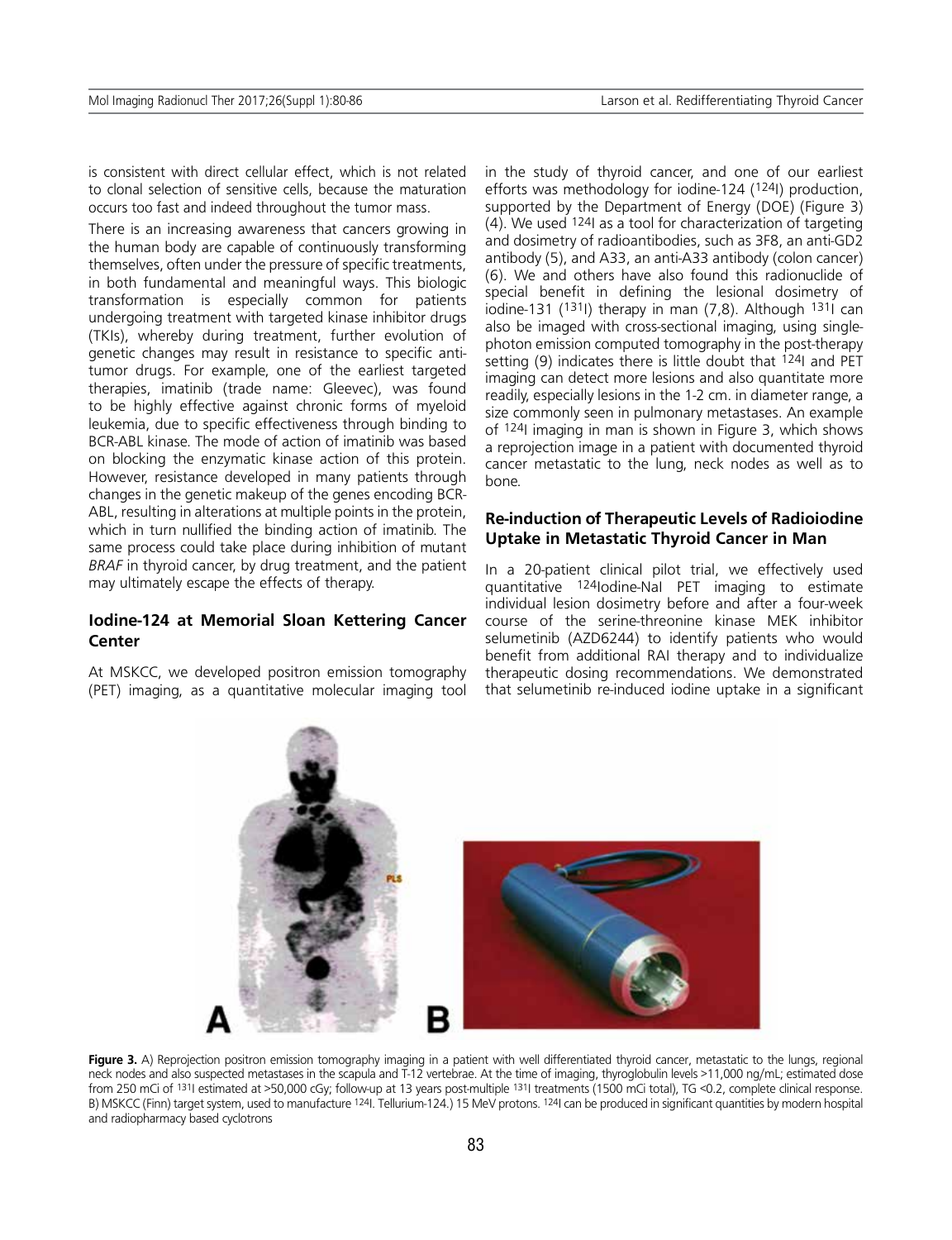subset of patients with radioiodine refractory metastatic thyroid cancer (1): 12/20 RAI-refractory patients achieved improved lesional radioiodine uptake with selumetinib therapy. Of those 12 patients, 8 had at least one tumor with 124I uptake that predicted delivery of ≥2,000 cGy with ≤300 mCi therapeutic 131I, and went on to experience tumor reductions with therapeutic 1311 given concomitantly with selumetinib (5 Response Evaluation Criteria in Solid Tumors (RECIST) partial responses, 3 RECIST stable disease). Equally important, the lesional dosimetry also identified a subset of patients in whom high-dose RAI would not be effective, thereby avoiding unnecessary radioiodine exposure. These findings illustrated the potential role of quantitative PET imaging as a tool for documenting drug effects in vivo, and supported the concept that 124I PET imaging can be used to measure a threshold radiation absorbed tumor dose that will identify patients who will respond to 1311 (Figure 4).

# **The Clinical Problem of Radioactive Iodine Treatment of Thyroid Cancer: A Rationale for Lesional Dosimetry**

131I therapy is widely used in thyroid cancer for thyroid ablation and treatment of metastatic disease. However, the standard approach of using empirical administered activities of 131I to treat metastatic disease without reliable measurements of lesional dosimetry leads to multiple ineffective RAI treatments in patients subsequently proven to have RAI refractory disease, as well as to sub-optimal dosing even in patients with RAI-avid disease. Since 131I therapy can be associated with significant toxicity (salivary gland damage, lacrimal duct obstruction, and at higher cumulative doses, myelodysplastic syndrome and leukemia), an accurate dosimetry test that predicts whether or not patients will respond to a therapeutic dose of 131I is sorely needed.



Figure 4. A thyroid cancer patient with widely metastatic neck nodes, pulmonary nodules, mediastinum, and osseous sites. The upper row is the baseline study before seluemetanib treatment (left), and the post four week MEK treatment image showing a number of pulmonary lesions now taking up the radioactive iodine. The graph (top, right) compares the standardized uptake values (SUV) before (abscissa) and after (ordinate) treating in quantitative terms. No lesions were detectable in terms of <sup>124</sup>I prior to treatment and subsequently, the uptake that developed was seen. There is a different patient showing baseline (upper row) and the re-induction effects of treatment on radioiodine uptake (bottom row). There are new lesions in the lungs and the osseous lesions have greater uptake (left panel coronal image baseline, above and post-treatment below); cross-sectional imaging 124I imaged on positron emission tomography, baseline (above) and post-treatment (below). There is marked increase in the intensity of uptake in the R. pelvis, and the relationship to computed tomography findings is dramatically displayed in the fusion positron emission tomography/computed tomography, which shows a space occupying lesion in the R. ileum, now with therapeutic levels of uptake. As part of the selumetinib pilot trial, we have been able to document dose-response relationships between 124I lesional dosimetry and subsequent structural disease response as determined by Response Evaluation Criteria in Solid Tumors criteria in eight differentiated thyroid cancer patients (1).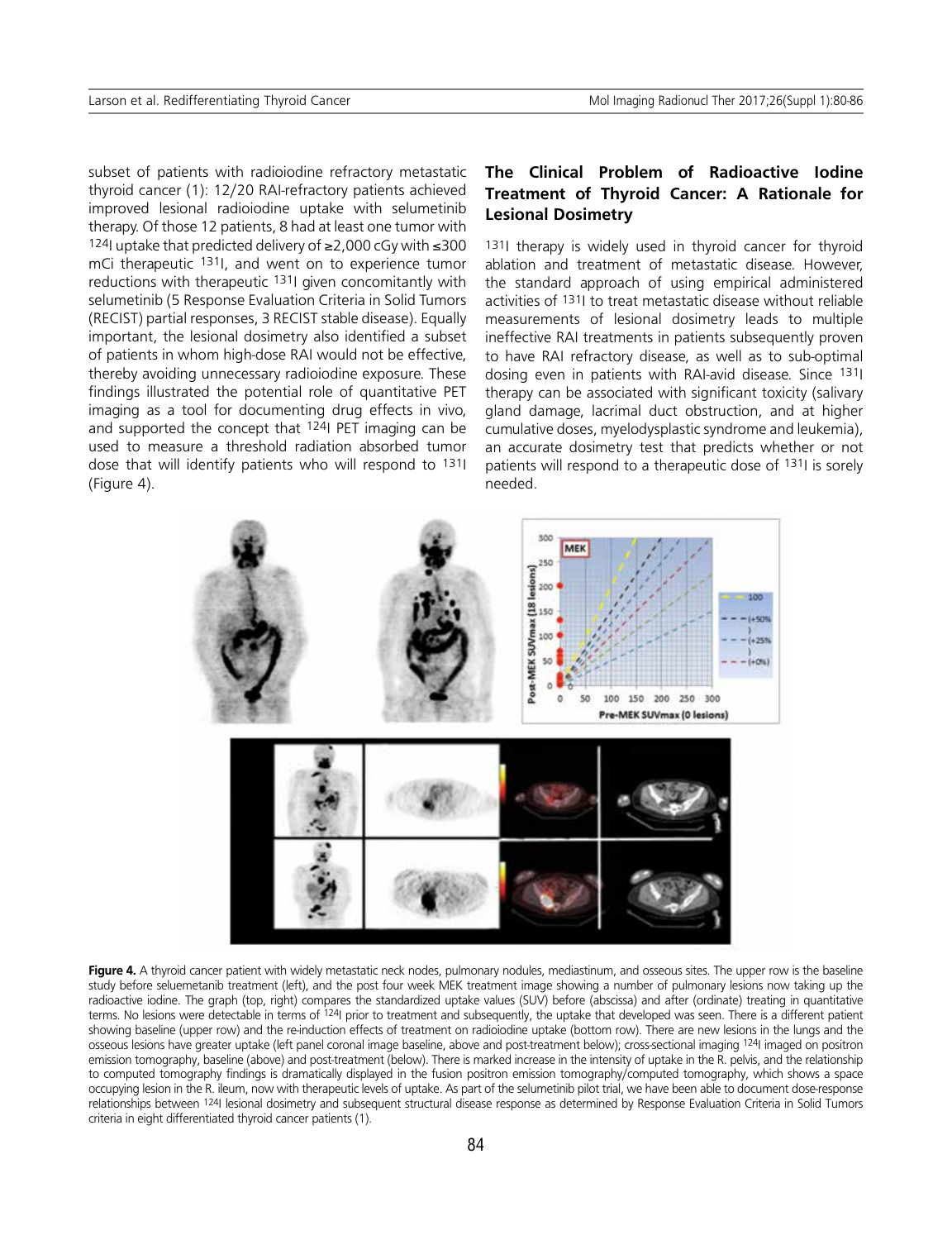Distant metastases are identified in 10-15% of patients with differentiated thyroid cancer at some point in the course of their disease. For more than 50 years, RAI has been the mainstay of therapy in these patients (10). However, even in RAI-avid metastatic disease, multiple administrations of RAI are usually required to control the disease. Furthermore, RAI therapy rarely results in clinical remission except in young patients with very small volume, RAI-avid, miliary metastases. The majority of patients with structurally evident RAI-avid distant metastases will have a clinical response marked by either disease stabilization or partial regression of macroscopic disease. Then again, no prospective randomized placebo-controlled studies have established efficacy on progression-free survival or overall survival. Survival rates are less than ideal, with five-year survival rates of 80% and ten-year survival rates of 55%, even when the distant metastases are RAI-avid (11). Thus, whereas RAI may be an effective treatment in a subset of patients with "RAI-avid" distant metastases, it is seldom curative, and the tools to predict who may benefit and who may not have not been definitively established.

Compared with older series that evaluated responses to therapy on the basis of post-therapy RAI scans and chest radiographs, recent retrospective studies demonstrate that few patients with macroscopic distant metastases have clear-cut RECIST responses when the effectiveness of RAI therapy is assessed with computed tomography or magnetic resonance imaging, or with other modalities such as fludeoxyglucose-PET or the plasma biomarker thyroglobulin (12,13,14,15,16). Furthermore, it is unclear whether the "disease stabilization" seen after RAI is a treatment effect or due to the natural history of insidious growth of well differentiated. RAI-avid metastatic disease (17). It is critically important to determine if inadequate lesional dose is the reason for the relative ineffectiveness of RAI therapy. Recent indications suggest that this may indeed be the case; i.e., pre-treatment with the MEK inhibitor selumetinib prior to RAI therapy dramatically increased the lesional dose in patients with RAI-refractory metastatic thyroid cancer and resulted in a high rate of responses as determined by RECIST criteria (1). Thus, compelling evidence now indicates that inadequate lesional dose is a key limitation to the effectiveness of RAI therapy. Studies designed to quantify, enhance, and optimize lesional dose have become even more critical.

Several approaches to determining lesional dosimetry have been published (18,19) but none of them has gained acceptance into clinical practice outside of a few specialized centers. More recently, 124I-PET has emerged as a potentially clinically applicable methodology for scanning and quantifying lesional dosimetry in differentiated thyroid cancer (7,20,21). While it is clear that whole-body scanning and lesional dosimetry measurements with <sup>124</sup>l are feasible, studies correlating 124I lesional dosimetry with the effectiveness of RAI as measured by cross-sectional imaging

(which are needed to define dose-response relationships) have not been conducted.

While lesional dosimetry is a key component of optimal RAI dosing, it is also important to define the maximal tolerable dose that can be administered without complications. Optimal RAI dosing should be based on precise lesional dosimetry (to define an appropriate therapeutic dose), coupled with whole-body dosimetry studies to ensure that the proposed activity can be safely administered without unacceptable side effects. Unfortunately, in clinical practice, the selection of the RAI-administered activity is based far more on its potential toxicity than on the dose likely to be required to achieve a tumoricidal effect.

Over the last 50 years, several empiric dosing regimens that called for fixed doses of RAI at specific intervals have been shown in retrospective studies to be generally well tolerated and often effective (10,12,22). However, recent studies suggest that these empirical dosing recommendations may exceed the maximum safe radiation dose in a significant proportion of older patients with RAI-avid metastatic disease (23,24). In fact, concerns over the frequency and severity of bone marrow and pulmonary toxicity associated with repeated high-dose RAI treatments were expressed in the 1950s and 1960s, which led to the development of dosimetry models to calculate the maximal tolerable activity that can be safely administered without causing excessive radiation exposure to the lungs or bone marrow (25). The value of this approach was recently discussed in a retrospective study demonstrating superior clinical outcomes when RAI therapy was based on whole-body dosimetry rather than empirical RAI dosing (13,14).

The inability to precisely define an optimal treatment activity of RAI means that clinicians cannot tailor treatment recommendations to individual patients. Therefore, some patients are treated with suboptimal doses and do not receive the complete potential therapeutic benefit of RAI. Conversely, some patients receive repeated RAI doses that are ineffective, which unnecessarily expose them to potential side effects. Salivary gland dysfunction, nasolacrimal obstruction, reproductive disturbances, conjunctivitis, and hematological abnormalities can be observed after RAI treatment (26). Although the majority of these side effects are minor and often transient, several studies have demonstrated that high cumulative administered activities of RAI given after traditional thyroid hormone withdrawal can be associated with leukopenia, thrombocytopenia, anemia, and even an increased risk of leukemia with cumulative doses >300-500 mCi (27,28).

### **Conclusion**

In conclusion, there is an unmet need for the development of accurate quantitative lesional and whole-body dosimetry that cannot be derived from diagnostic studies with the radioiodine isotopes currently used in practice. 124I dosimetry is the appropriate modality to achieve this, thus